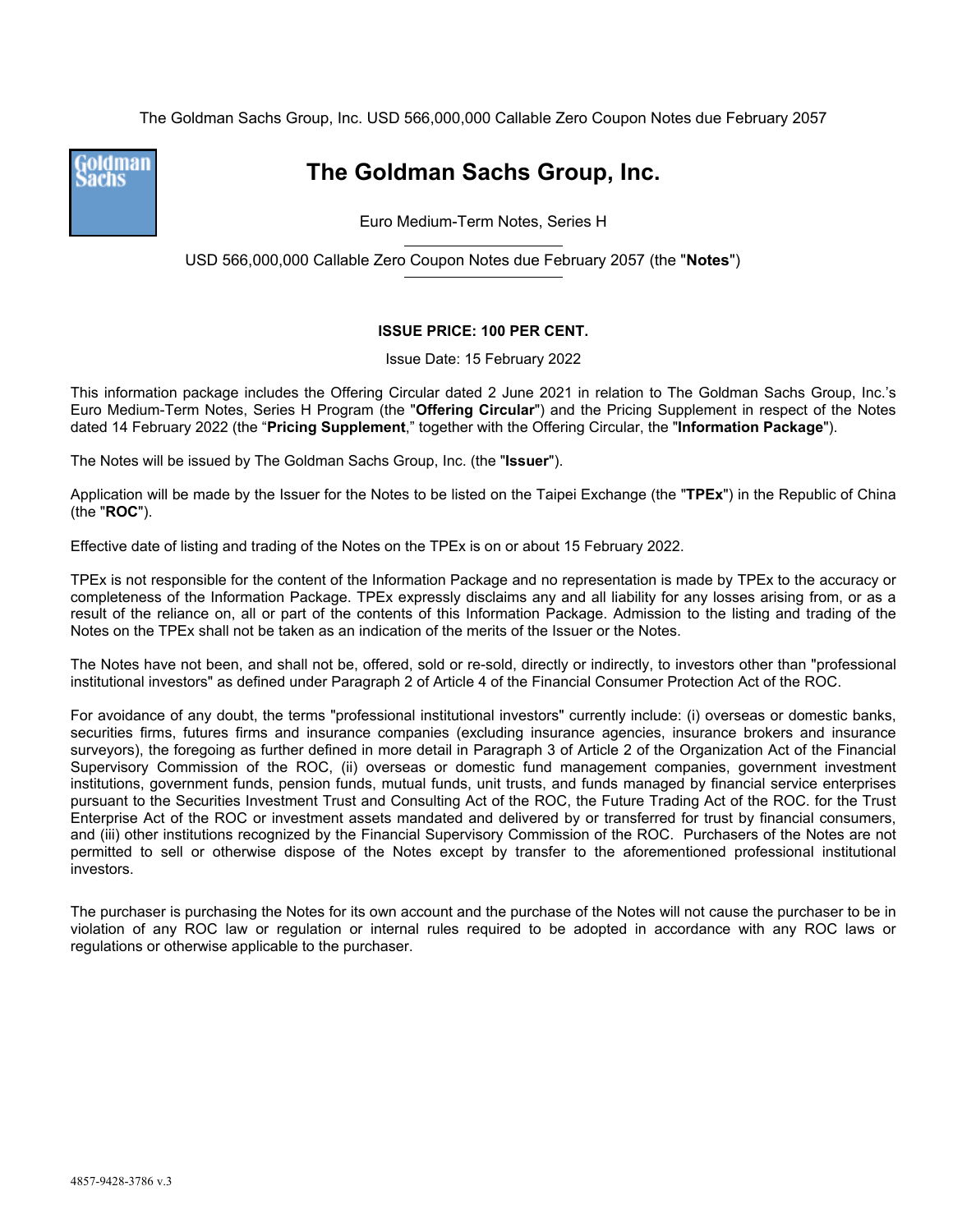#### **ANNEX - ADDITIONAL INFORMATION**

#### **ADDITIONAL INFORMATION REGARDING THE NOTES**

As specified in the risk factor entitled "The Ultimate Impact of the Federal Reserve Board's Rules Requiring U.S. G-SIBs to Maintain Minimum Amounts of Long-Term Debt Meeting Specified Eligibility Requirements Is Uncertain" on page 33 of the Offering Circular and in the risk factor entitled "The Notes Will Provide Only Limited Acceleration and Enforcement Rights" on pages 33 to 34 of the Offering Circular, the Notes may be subject to certain risks in an event of default.

Investors should have regard to the information set out in the Offering Circular and Pricing Supplement including, without limitation, the following sections of the Offering Circular:

. Risk Factors: pages 33 to 34 of the Offering Circular

#### **ROC REGULATORY DISCLAIMER**

The Notes are not subject to any statutory conversion, exchange, or subscription for equity, or any statutory terms that result in any write-down of the principal amount of the Notes unless such conversion, exchange, subscription or principal write-down is deemed by the competent authority of the Issuer's home country to be necessary in the case that the Issuer is, or is likely to become, no longer viable.

Further information regarding the statutory loss absorption regime to which the Issuer and the Notes are currently subject is set out in the risk factor entitled "The Ultimate Impact of the Federal Reserve Board's Rules Requiring U.S. G-SIBs to Maintain Minimum Amounts of Long-Term Debt Meeting Specified Eligibility Requirements Is Uncertain" on page 33 of the Offering Circular and in the risk factor entitled "The Notes Will Provide Only Limited Acceleration and Enforcement Rights" on pages 33 to 34 of the Offering Circular.

#### **Lead Manager**

#### **KGI Securities Co. Ltd.**

**Co-Managers** 

**Capital Securities Corporation Cathay United Bank Co., Ltd. CTBC Bank Co., Ltd. E.SUN Commercial Bank, Ltd. KGI Bank Co. Ltd. Taipei Fubon Commercial Bank Co., Ltd. Taishin International Bank Yuanta Securities Co., Ltd.**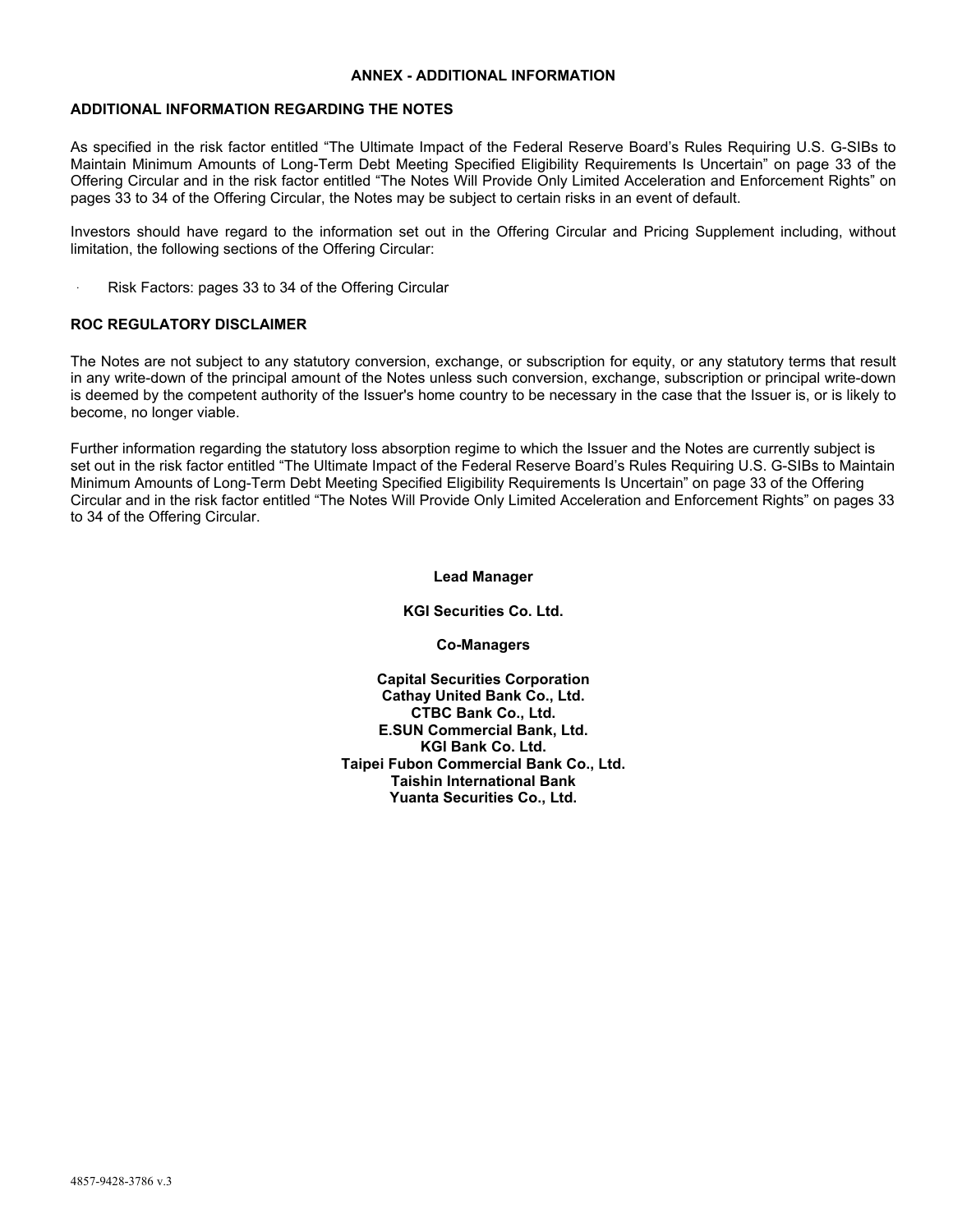**PROHIBITION OF SALES TO EEA RETAIL INVESTORS - The notes are not intended to be offered, sold or otherwise made available to and should not be offered, sold or otherwise made available to any retail investor in the European Economic Area (the "EEA"). For these purposes, a retail investor means a person who is one (or more) of: (i) a retail client as defined in point (11) of Article 4(1) of Directive 2014/65/EU (as amended, "MiFID II"); (ii) a customer within the meaning of Directive EU 2016/97 (as amended, the "Insurance Distribution Directive"), where that customer would not qualify as a professional client as defined in point (10) of Article 4(1) of MiFID II; or (iii) not a qualified investor as defined in Regulation (EU) 2017/1129 (as amended, the "Prospectus Regulation"). Consequently no key information document required by Regulation (EU) No 1286/2014 (as amended, the "PRIIPs Regulation") for offering or selling the notes or otherwise making them available to retail investors in the EEA has been prepared and therefore offering or selling the notes or otherwise making them available to any retail investor in the EEA may be unlawful under the PRIIPs Regulation.** 

**PROHIBITION OF SALES TO UK RETAIL INVESTORS – The notes are not intended to be offered, sold or otherwise made available to and should not be offered, sold or otherwise made available to any retail investor in the United Kingdom (the "UK"). For these purposes, a retail investor means a person who is one (or more) of: (i) a retail client, as defined in point (8) of Article 2 of Regulation (EU) No 2017/565 as it forms part of domestic law by virtue of the European Union (Withdrawal) Act 2018 ("EUWA"); or (ii) a customer within the meaning of the provisions of the Financial Services and Markets Act 2000 ("FSMA") and any rules or regulations made under the FSMA to implement Directive (EU) 2016/97, where that customer would not qualify as a professional client, as defined in point (8) of Article 2(1) of Regulation (EU) No 600/2014 as it forms part of domestic law by virtue of the EUWA; or (iii) not a qualified investor as defined in Article 2 of Regulation (EU) 2017/1129 as it forms part of domestic law by virtue of the EUWA (the "UK Prospectus Regulation"). Consequently no key information document required by Regulation (EU) No 1286/2014 as it forms part of domestic law by virtue of the EUWA (the "UK PRIIPs Regulation") for offering or selling the notes or otherwise making them available to retail investors in the UK has been prepared and therefore offering or selling the notes or otherwise making them available to any retail investor in the UK may be unlawful under the UK PRIIPs Regulation.** 

**Notwithstanding the foregoing, if the Issuer subsequently prepares and publishes a key information document under the PRIIPs Regulation or UK PRIIPS Regulation in respect of the notes, then the prohibition on the offering, sale or otherwise making available of the notes to retail investors as described above shall no longer apply.** 



Pricing Supplement No. 2326 to the Offering Circular dated June 2, 2021 **The Goldman Sachs Group, Inc.** 

Euro Medium-Term Notes, Series H

USD 566,000,000 Callable Zero Coupon Notes due February 2057

## **KEY TERMS**

The terms of the notes being offered are as follows:

**Issuer:** The Goldman Sachs Group, Inc. **Face Amount:** USD 566,000,000 **Denomination:** USD 1,000,000 **Type of Note:** Zero Coupon Note **Specified Currency:** U.S. dollar ("USD") **Trade Date:** January 19, 2022 **Original Issue Date:** February 15, 2022 **ISIN Code:** XS1970494487 **Common Code:** 197049448 **Valoren Number:** Not Applicable

**Stated Maturity Date:** February 15, 2057, subject to the Business Day Convention and subject to optional early redemption, as described under "Additional Redemption Rights at the Option of the Issuer" below

**Original Issue Price:** 100% of the Face Amount

**Net Proceeds to Issuer:** 99.90%1

**Amount Payable at Maturity:** 362.730178% of the Face Amount outstanding on the Stated Maturity Date

l  $1$  The Issuer will pay a fee of 0.10% of the Face Amount of the notes to the Lead Manager and the Co-Managers in connection with the sale of the notes. See "Additional Information About the Plan of Distribution" below.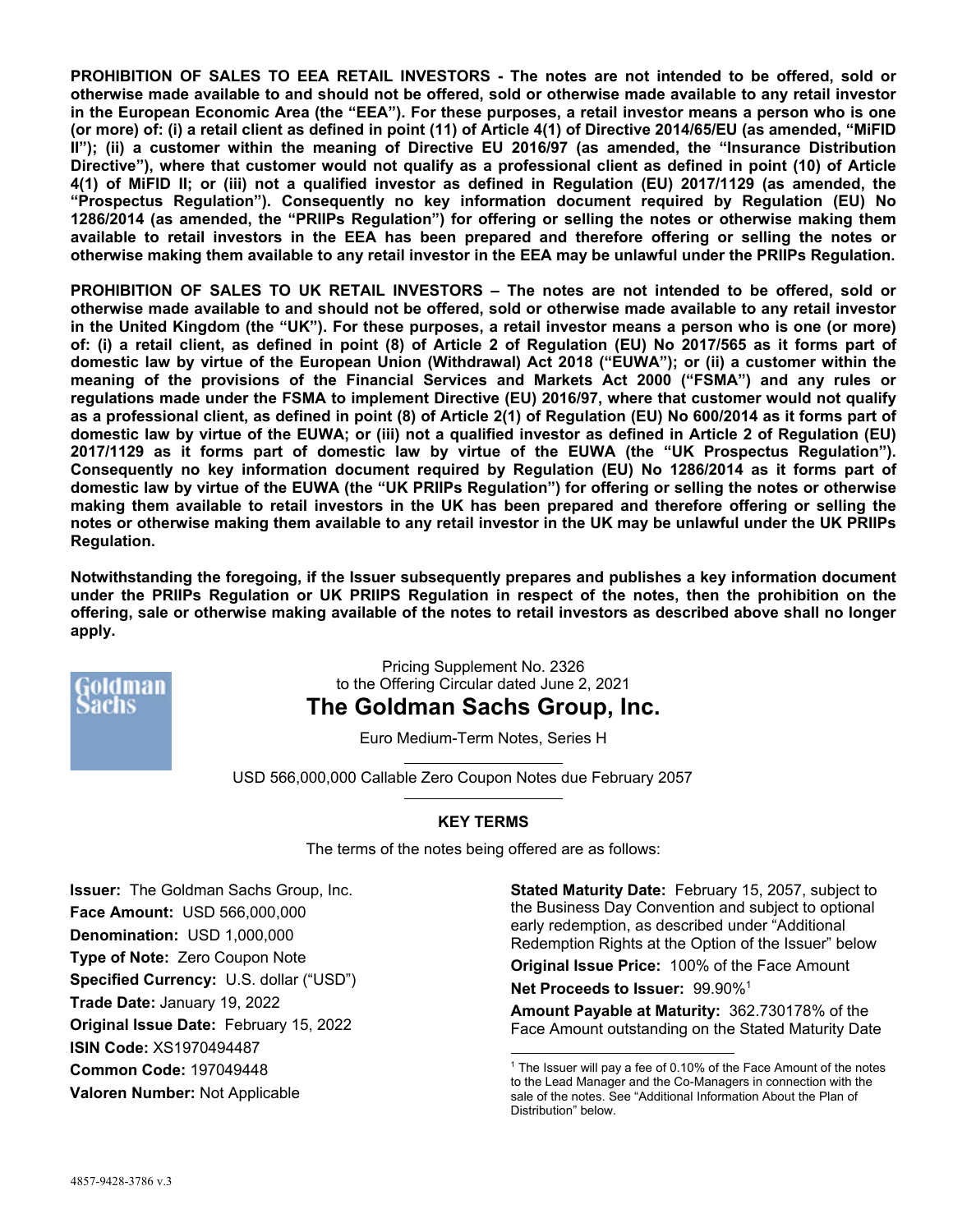## **Accretion Rate:** 3.75% per annum

**Yield to Maturity:** 3.75% per annum

**Accreted Value:** (1) As of any date prior to the Stated Maturity Date, an amount equal to the sum of (A) the Original Issue Price of your note plus (B) the portion of the excess of the Amount Payable at Maturity of your note over the Original Issue Price which shall have been accreted from the Original Issue Price on a daily basis (and compounded annually on February 15 of each year, up to and including the Stated Maturity Date) at the rate of 3.75% per annum from the Original Issue Date, computed on the basis of a 360-day year consisting of twelve 30-day calendar months; and (2) as of any date on or after the Stated Maturity Date, 362.730178% of the Face Amount of your note outstanding on the Stated Maturity Date

**Interest Rate:** Not applicable

**Day Count Fraction:** Not applicable

**Calculation Basis:** Redemption payments will be calculated on a per denomination basis

**Additional Redemption Rights at the Option of the Issuer:** On each Early Redemption Date listed below, the Issuer has the right to redeem the notes in whole but not in part at a price *equal* to the *product of* (i) the Face Amount outstanding on such Early Redemption Date, *multiplied by* (ii) the relevant Early Redemption Amount listed below which corresponds to such Early Redemption Date; provided that, if an originally scheduled Early Redemption Date is not a Business Day, such Early Redemption Date shall be postponed to the next day that is a Business Day. In the event of a redemption, notice will be given to Euroclear Bank SA/NV and Clearstream Banking, société anonyme, no fewer than five (5) Business Days prior to the relevant Early Redemption Date:

| <b>Early Redemption Date</b> | <b>Early Redemption</b><br>Amount |
|------------------------------|-----------------------------------|
| February 15, 2027            | 120.209981%                       |
| February 15, 2028            | 124.717855%                       |
| February 15, 2029            | 129.394774%                       |
| February 15, 2030            | 134.247078%                       |
| February 15, 2031            | 139.281344%                       |
| February 15, 2032            | 144.504394%                       |
| February 15, 2033            | 149.923309%                       |
| February 15, 2034            | 155.545433%                       |
| February 15, 2035            | 161.378387%                       |
| February 15, 2036            | 167.430076%                       |

| February 15, 2037 | 173.708704% |
|-------------------|-------------|
| February 15, 2038 | 180.222781% |
| February 15, 2039 | 186.981135% |
| February 15, 2040 | 193.992927% |
| February 15, 2041 | 201.267662% |
| February 15, 2042 | 208.815200% |
| February 15, 2043 | 216.645770% |
| February 15, 2044 | 224.769986% |
| February 15, 2045 | 233.198860% |
| February 15, 2046 | 241.943818% |
| February 15, 2047 | 251.016711% |
| February 15, 2048 | 260.429838% |
| February 15, 2049 | 270.195956% |
| February 15, 2050 | 280.328305% |
| February 15, 2051 | 290.840616% |
| February 15, 2052 | 301.747139% |
| February 15, 2053 | 313.062657% |
| February 15, 2054 | 324.802507% |
| February 15, 2055 | 336.982601% |
| February 15, 2056 | 349.619448% |

**Repurchase at the Holder's Option:** Not applicable **Non-Scheduled Early Repayment Amount**: 100% of the Accreted Value as of the date of acceleration

**Business Days:** The relevant Business Days are London, New York and Taipei; see "Description of the Program — Features Common to All Notes — Business Days" in the Offering Circular

**Business Day Convention:** Following; see "Description of the Program — Features Common to All Notes — Business Day Conventions" in the Offering **Circular** 

**Final BDC Procedure**: Applicable; see "Description of the Program — Features Common to All Notes — Business Day Conventions" in the Offering Circular

**Form of Notes:** Registered global notes only, registered in the name of a nominee for a common depositary for Euroclear and Clearstream, Luxembourg; see "Description of the Program — Form, Exchange, Registration and Transfer" in the Offering Circular

**Intended to Be Held in a Manner Which Would Allow Eurosystem Eligibility:** No. Whilst the designation is specified as "no" at the date of this Pricing Supplement,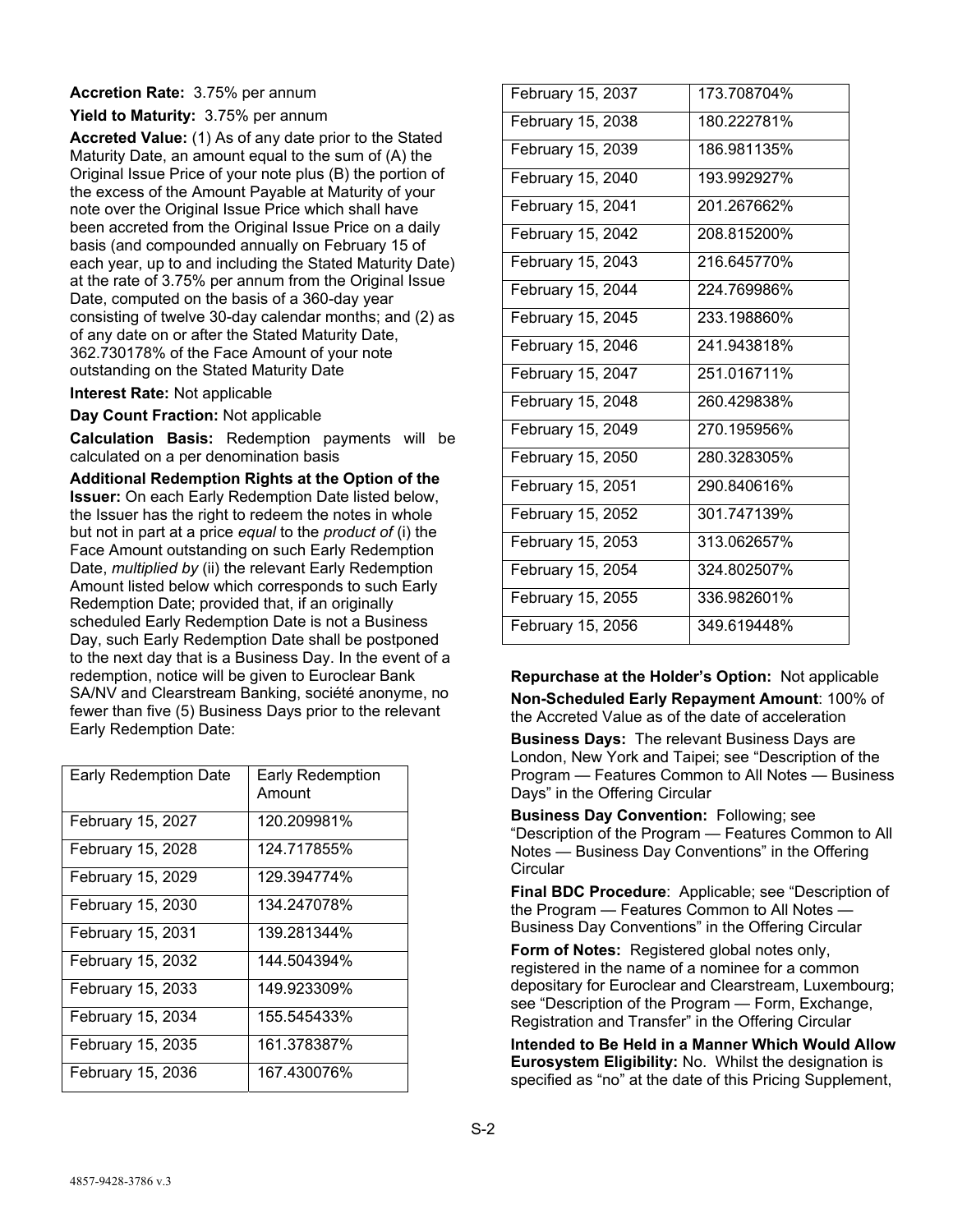should the Eurosystem eligibility criteria be amended in the future such that the notes are capable of meeting them the notes may then be deposited with one of the ICSDs as common safekeeper, and registered in the name of a nominee of one of the ICSDs acting as common safekeeper. Note that this does not necessarily mean that the notes will then be recognised as eligible collateral for Eurosystem monetary policy and intra-day credit operations by the Eurosystem at any time during their life. Such recognition will depend upon the ECB being satisfied that Eurosystem eligibility criteria have been met

**Clearing:** Euroclear Bank SA/NV and Clearstream Banking, *société anonyme* 

**Gross-up and Call in the Case of Tax Law Changes:**

The Issuer will not gross up any payments due on the notes and will not compensate the Holder for any amount that may be withheld or due because of tax law changes with regard to withholding tax or certain reporting requirements nor, therefore, will the right of the Issuer to redeem the notes arising from the payment of additional amounts be applicable; see "Description of the Program — Payment of Additional Amounts" and "— Redemption and Repayment" in the Offering Circular

**Calculation Agent:** Goldman Sachs International **Lead Manager:** KGI Securities Co. Ltd.

**Co-Managers:** Capital Securities Corporation, Cathay United Bank Co., Ltd., CTBC Bank Co., Ltd., E.SUN Commercial Bank, Ltd., KGI Bank Co. Ltd., Taipei Fubon Commercial Bank Co., Ltd., Taishin International Bank, Yuanta Securities Co., Ltd.

**Listing and Admission to Trading:** Application will be made by the Issuer to the Taipei Exchange in the Republic of China (the "**TPEx**") for the listing and trading of the notes on the TPEx. The TPEx is not responsible for the content of this document and the Offering Circular and no representation is made by the TPEx to the accuracy or completeness of this document and the Offering Circular. The TPEx expressly disclaims any and all liability for any losses arising from, or as a result of the reliance on, all or part of the contents of this document and the Offering Circular. Admission to the listing and trading of the notes on the TPEx shall not be taken as an indication of the merits of the Issuer or the notes. The effective date of the listing of the notes is expected to be on or about the Original Issue Date.

**Prohibition of Sales to EEA Retail Investors:** Applicable

**Prohibition of Sales to UK Retail Investors:** Applicable

**Prohibition of Offer to Private Clients in Switzerland:** Applicable

*We have the right to redeem your notes, in whole but not in part, on each early redemption date at a price equal to the* **product of** *(i) the face amount outstanding on such early redemption date,* **multiplied by** *(ii) the relevant early redemption amount listed above which corresponds to such early redemption date, as set forth in the table above under "Additional Redemption Rights at the Option of the Issuer"***.**

*Your investment in your note involves risks. In particular, assuming no changes in market conditions or our creditworthiness or other relevant factors, the value of your note on the issue date may be less than the original issue price. This is due to the difference (bid-ask spread) between the price at which the distributor of the notes buys the notes from the Issuer and the original issue price, as well as certain other factors. We encourage you to read "Risk Factors" on page 12 of the Offering Circular and "Additional Investment Considerations Specific to Your Note" below, so that you may better understand those risks.* 

If interest rates increase, in most cases, the market value of the notes will decrease and if you sell the notes prior to maturity you will receive less than the accreted value of the notes.

Any offered notes sold by the Issuer to the Lead Manager and the Co-Managers may be resold by the Lead Manager and the Co-Managers in negotiated transactions or otherwise at varying prices determined at the time of sale, which prices may be different from the original issue price. The Issuer will pay a fee of 0.10% of the Face Amount of the notes to the Lead Manager and the Co-Managers in connection with the sale of the notes. See "Additional Information About the Plan of Distribution" below.

This Pricing Supplement should be read in conjunction with the Offering Circular, including all documents incorporated by reference therein, and you should base your investment decision on a consideration of this Pricing Supplement and the Offering Circular including all documents incorporated by reference therein, as a whole.

The notes have not been registered under the U.S. Securities Act of 1933, as amended (the "**Securities Act**") and may not be offered or sold in the United States or to U.S. persons (as those terms are defined in Regulation S under the Securities Act) unless an exemption from the registration requirements of the Securities Act is available. See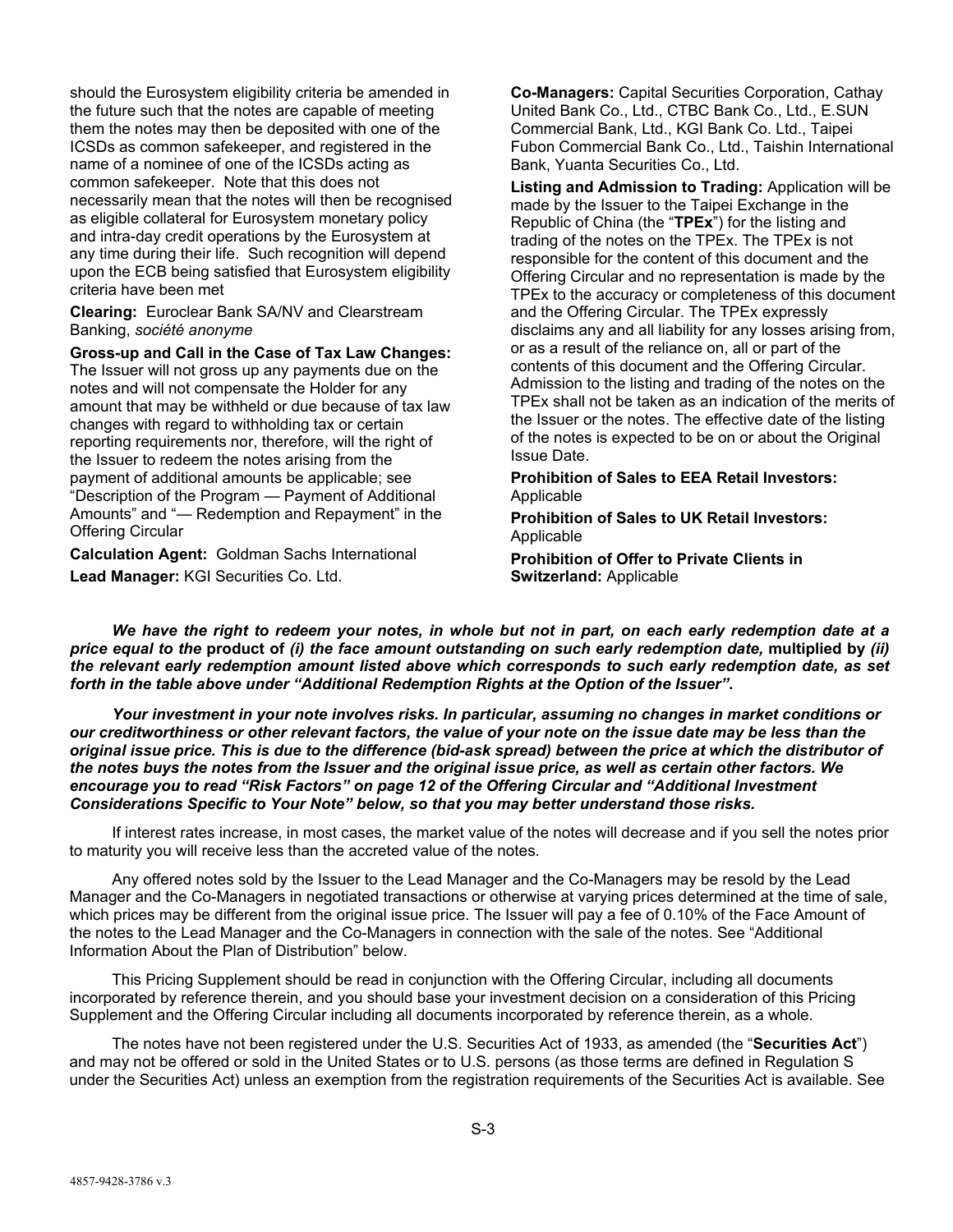"Notice to Investors" below. This Pricing Supplement is not for use in, and may not be delivered to or inside, the United States.

The notes are not bank deposits and are not insured by the Federal Deposit Insurance Corporation or any other governmental agency, nor are they obligations of, or guaranteed by, a bank.

To the extent permitted by the law and regulations of the Republic of China ("**R.O.C.**" or "**Taiwan**"). Goldman Sachs International or other affiliates of The Goldman Sachs Group, Inc. may use this Pricing Supplement in a marketmaking transaction in a note after its initial sale. *Unless Goldman Sachs International or another affiliate of The Goldman Sachs Group, Inc. or their respective agents inform the purchaser otherwise in the confirmation of sale, this Pricing Supplement is being used in a market-making transaction.* 

## **Goldman Sachs International**

Pricing Supplement dated February 14, 2022

S-4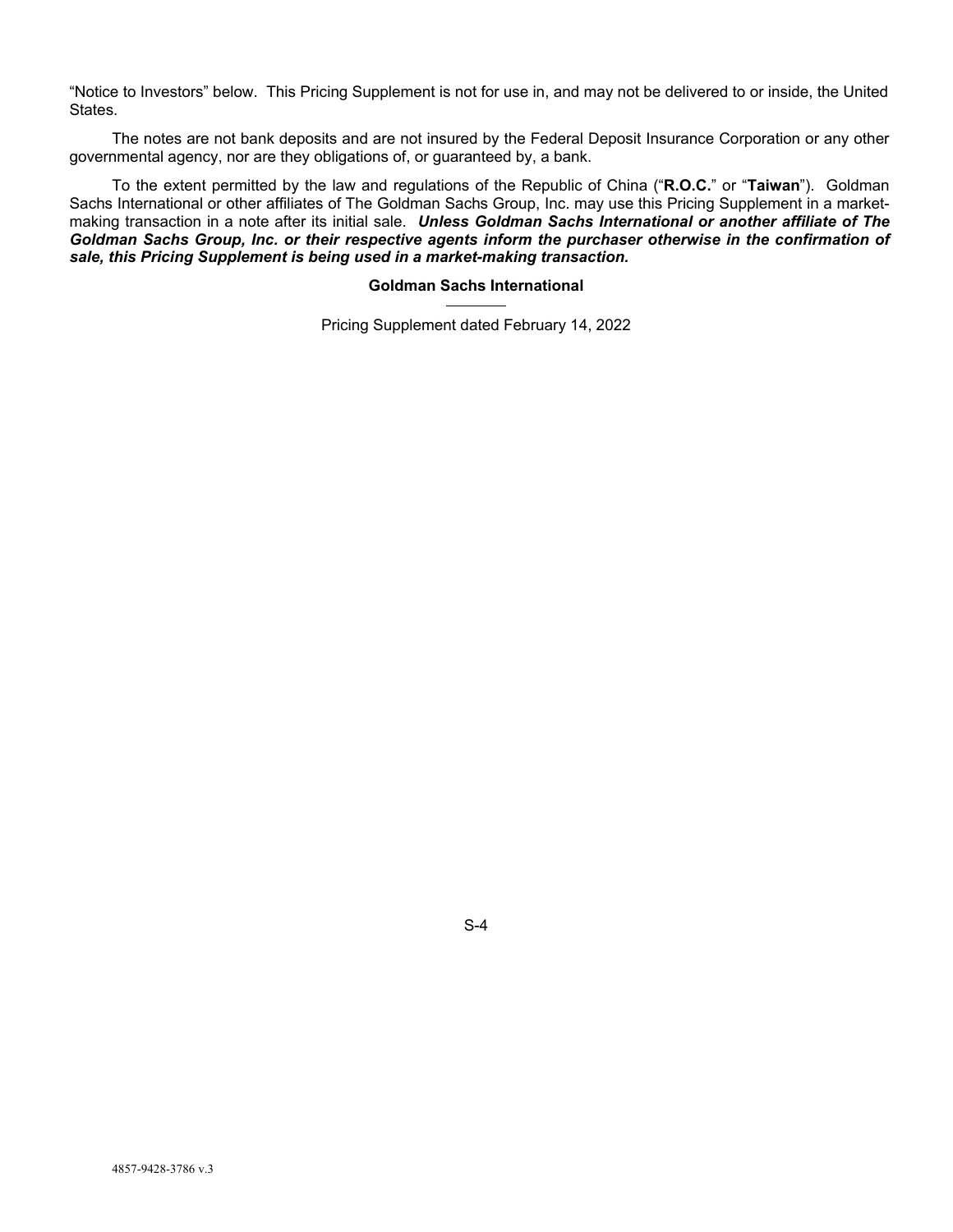*The notes have not been registered under the Securities Act and may not be offered or sold in the United States or to U.S. persons (as those terms are defined in Regulation S under the Securities Act) unless an exemption from the registration requirements of the Securities Act is available. In particular, hedging transactions involving the notes may not be conducted other than in compliance with the Securities Act. Each purchaser of a note is deemed to agree to comply with the foregoing.* 

*Except in certain limited circumstances, owners of beneficial interests in the notes will not be entitled to have the notes registered in their names, will not be entitled to receive physical delivery of the notes in definitive form except in limited circumstances and will not be considered the owners or holders of the notes under the fiscal agency agreement governing the notes.* 

**Unless the context otherwise requires, references to "The Goldman Sachs Group, Inc.", "we", "our" and "us" mean only The Goldman Sachs Group, Inc. and do not include its consolidated subsidiaries. References to "Goldman Sachs" mean The Goldman Sachs Group, Inc. together with its consolidated subsidiaries, and the "Goldman Sachs Group" refers to The Goldman Sachs Group Inc. and its consolidated subsidiaries. Also, references to the "Offering Circular" mean the Offering Circular, dated June 2, 2021, of The Goldman Sachs Group, Inc.** 

**In this Pricing Supplement, references to "holder" or "holders" mean only those who have notes registered in their own names and not indirect owners who own beneficial interests in notes of which others are the registered holders. The latter include those who own beneficial interests in notes issued in global — i.e., book-entry — form through Euroclear Bank SA/NV, Clearstream Banking,** *société anonyme* **or another depositary ("global note"). Owners of beneficial interests in notes issued in global form should read the section entitled "Description of the Program — Form, Exchange, Registration and Transfer" in the Offering Circular. Also, references in this Pricing Supplement to "you" mean those who invest in the notes, whether they are the actual registered holders of the global notes or only owners of beneficial interests in global notes. References to "your note" mean the notes in which you hold a direct or indirect interest.** 

**We have not authorized anyone to provide any information or to make any representations other than those contained in this Pricing Supplement and the Offering Circular. Neither this Pricing Supplement nor the Offering Circular constitutes an offer to sell or the solicitation of an offer to buy any securities in any jurisdiction where, or to any person to whom, it is unlawful to make such offer or solicitation. Neither the delivery of this Pricing Supplement or the Offering Circular, nor any sale made hereunder or thereunder, shall, under any circumstances, create any implication that there has been no change in the affairs of The Goldman Sachs Group, Inc. since the date hereof or thereof or that the information contained herein or therein is correct as of any time subsequent to its date.** 

——————————

**Neither the U.S. Securities and Exchange Commission (the "SEC") nor the regulatory authority of any other jurisdiction has passed upon the accuracy or adequacy of this Pricing Supplement or the Offering Circular.** 

**Any person making the decision to acquire the notes shall be deemed, on behalf of itself and the holder, by acquiring and holding the notes or exercising any rights related thereto, to represent that:**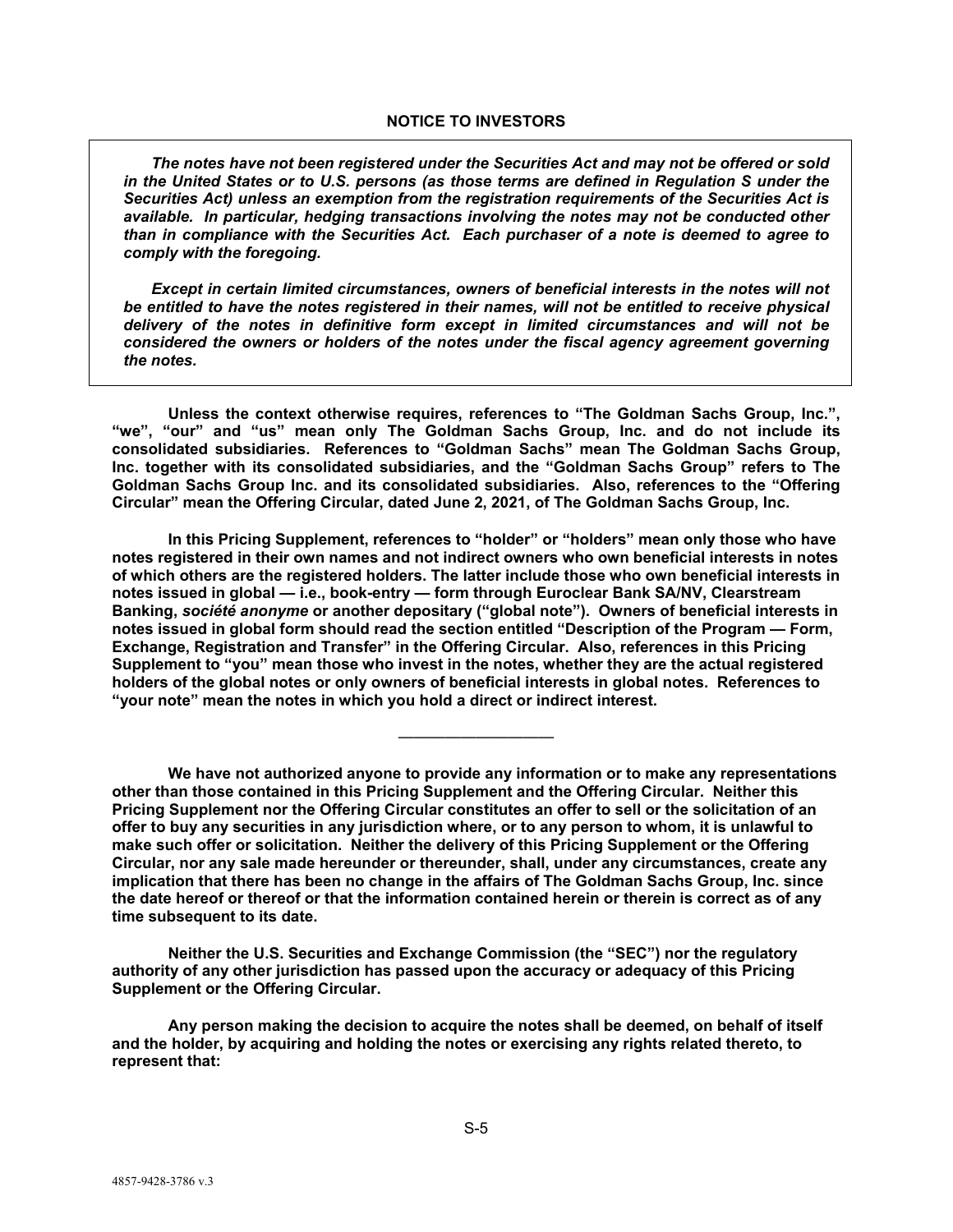**(i) the funds that the holder is using to acquire the notes are not the assets of an employee benefit plan subject to Title I of the Employee Retirement Income Security Act of 1974, as amended ("ERISA"), a plan described in and subject to Section 4975 of the Internal Revenue Code of 1986, as amended (the "Code"), a governmental plan subject to any federal, state or local law that is similar to the provisions of Section 406 of ERISA or Section 4975 of the Code, or an entity whose underlying assets include "plan assets" by reason of Department of Labor regulation section 2510.3-101, as modified by Section 3(42) of ERISA, or otherwise; or** 

**(ii)(A) the holder will receive no less and pay no more than "adequate consideration" (within the meaning of Section 408(B)(17) of ERISA and Section 4975(f)(10) of the Code) in connection with the purchase and holding of the notes; (B) none of the purchase, holding or disposition of the notes or the exercise of any rights related to the notes will result in a nonexempt prohibited transaction under ERISA or the Code (or with respect to a governmental plan, under any similar applicable law or regulation); and (C) neither The Goldman Sachs Group, Inc. nor any of its affiliates is a "fiduciary" (within the meaning of Section 3(21) of ERISA (or any regulations thereunder) or, with respect to a governmental plan, under any similar applicable law or regulation) with respect to the purchaser or holder in connection with such person's acquisition, disposition or holding of the notes, or as a result of any exercise by The Goldman Sachs Group, Inc. or any of its affiliates of any rights in connection with the notes, and neither The Goldman Sachs Group, Inc. nor any of its affiliates provided investment advice in connection with such holder's acquisition, disposition or holding of the notes.** 

**\_\_\_\_\_\_\_\_\_\_\_\_\_\_\_** 

**Singapore:** The Offering Circular and this Pricing Supplement have not been registered as a prospectus with the Monetary Authority of Singapore. Where the notes are not linked to any Underlying Assets or are linked to Underlying Assets which are shares (other than units of a collective investment scheme) of a corporation (whether incorporated in Singapore or elsewhere), debentures of an entity, units in a business trust, any instrument conferring or representing a legal or beneficial ownership interest in a corporation, partnership or limited liability partnership formed in Singapore or elsewhere (each of the foregoing, an "**SFA security**"), or any derivatives contract of which the underlying thing or any of the underlying things is a SFA security or a SFA securities index, or such other product or class of products prescribed by the MAS ("**Non-CIS Reference Items**"), the Offering Circular and this Pricing Supplement and any other document or material in connection with the offer or sale, or invitation for subscription or purchase, of the notes or the Non-CIS Reference Items (as the case may be) may not be circulated or distributed, nor may the notes or the Non-CIS Reference Items (as the case may be) be offered or sold, or be made the subject of an invitation for subscription or purchase, whether directly or indirectly, to persons in Singapore other than (i) to an institutional investor (as defined in the Securities and Futures Act, Chapter 289 of Singapore, as amended or modified (the "**SFA**")) under Section 274 of the SFA, (ii) to a relevant person (as defined in Section 275(2) of the SFA) pursuant to Section 275(1) of the SFA, or any person pursuant to Section 275(1A), and in accordance with the conditions specified in Section 275 of the SFA, and where applicable, the conditions specified in Regulation 3 of the Securities and Futures (Classes of Investors) Regulations 2018 or (iii) otherwise pursuant to, and in accordance with the conditions of, any other applicable provision of the SFA.

Where the notes or the Non-CIS Reference Items (as the case may be) are subscribed or purchased under Section 275 of the SFA by a relevant person which is:

- 1) corporation (which is not an accredited investor (as defined in the SFA) the sole business of which is to hold investments and the entire share capital of which is owned by one or more individuals, each of whom is an accredited investor; or
- 2) a trust (where the trustee is not an accredited investor) whose sole purpose is to hold investments and each beneficiary of the trust is an individual who is an accredited investor,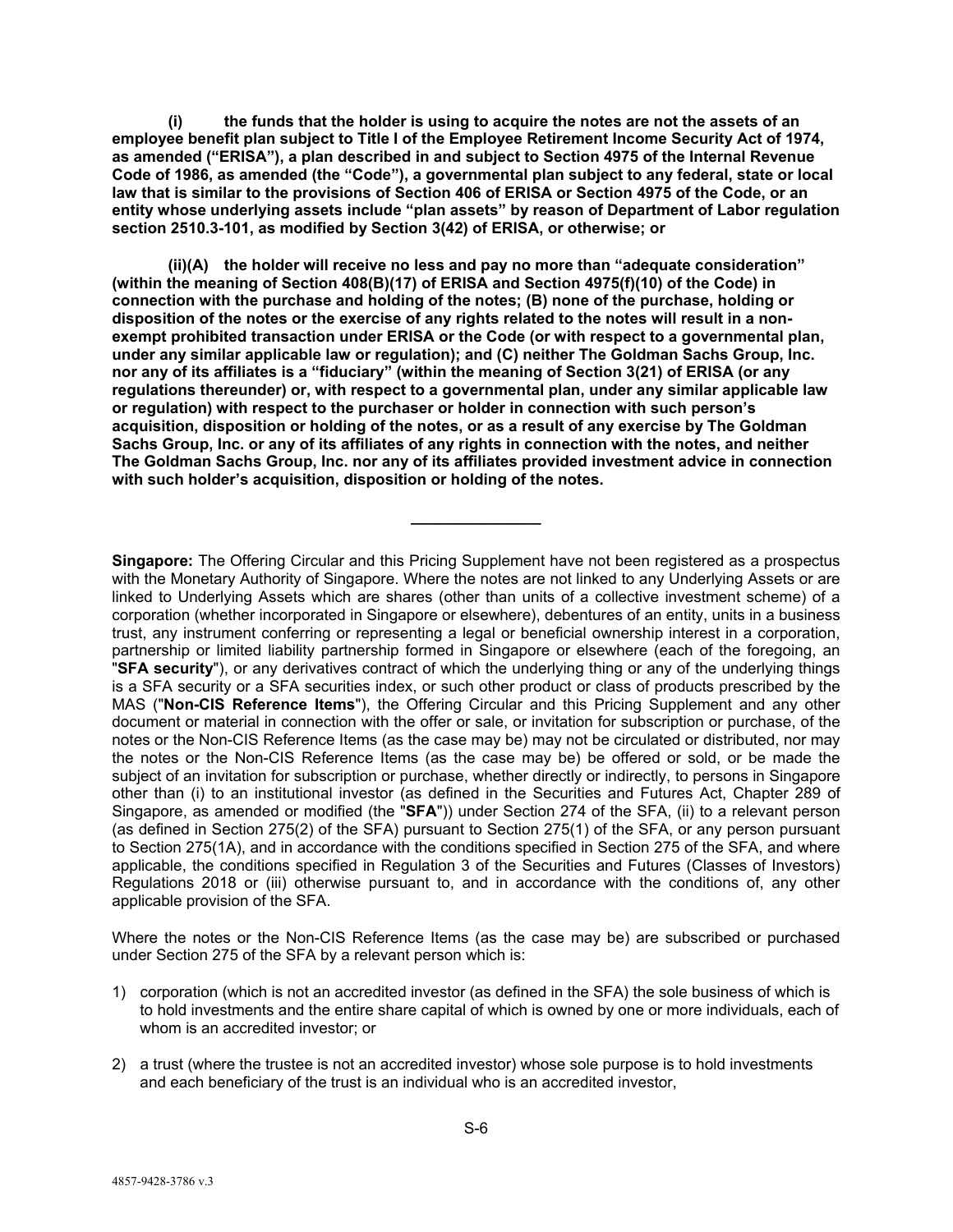securities (as defined in Section 2(1) of the SFA) or securities-based derivatives contracts (as defined in Section 2(1) of the SFA) of that corporation or the beneficiaries' rights and interest (howsoever described) in that trust shall not be transferred within six months after that corporation or that trust has acquired the Securities or the Non-CIS Reference Items (as the case may be) pursuant to an offer made under Section 275 of the SFA except:

- a) to an institutional investor or to a relevant person, or to any person arising from an offer referred to in Section 275(1A) or Section 276(4)(i)(B) of the SFA;
- b) where no consideration is or will be given for the transfer;
- c) where the transfer is by operation of law;
- d) as specified in Section 276(7) of the SFA; or
- e) as specified in Regulation 37A of the Securities and Futures (Offers of Investments) (Securities as Securities-based Derivatives Contracts) Regulations 2018.

**Taiwan**: The notes have not been, and shall not be, offered, sold or re-sold, directly or indirectly to investors other than "professional institutional investors" as defined under Paragraph 2 of Article 4 of the Financial Consumer Protection Act of the Republic of China, Taiwan ("R.O.C." or "Taiwan").

For avoidance of any doubt, the terms "professional institutional investors" currently include: (i) overseas or domestic banks, securities firms, futures firms and insurance companies (excluding insurance agencies, insurance brokers and insurance surveyors), the foregoing as further defined in more detail in Paragraph 3 of Article 2 of the Organization Act of the Financial Supervisory Commission of the R.O.C, (ii) overseas or domestic fund management companies, government investment institutions, government funds, pension funds, mutual funds, unit trusts, and funds managed by financial service enterprises pursuant to the Securities Investment Trust and Consulting Act of the R.O.C., the Futures Trading Act of the R.O.C. or the Trust Enterprise Act of the R.O.C. or investment assets mandated and delivered by or transferred for trust by financial consumers, and (iii) other institutions recognized by the Financial Supervisory Commission of the R.O.C. Purchasers of the notes are not permitted to sell or otherwise dispose of the notes except by transfer to the aforementioned professional institutional investors.

The purchaser is purchasing the notes for its own account and the purchase of the notes will not cause the purchaser to be in violation of any R.O.C. law or regulation or internal rules required to be adopted in accordance with any R.O.C. laws or regulations or otherwise applicable to the purchaser.

**Hong Kong:** No advertisement, invitation or document relating to the notes may be issued, or may be in the possession of any person for the purpose of issue, (in each case whether in Hong Kong or elsewhere), if such advertisement, invitation or document is directed at, or the contents of which are likely to be accessed or read by, the public in Hong Kong (except if permitted to do so under the laws of Hong Kong) other than with respect to notes which are or are intended to be disposed of only to persons outside of Hong Kong or only to "professional investors" within the meaning of the Securities and Futures Ordinance (Cap. 571, Laws of Hong Kong, the "SFO") and any rules made thereunder. In addition, in respect of notes which are not a "structured product" as defined in the SFO, the notes may not be offered or sold by means of any document other than (i) to ""professional investors"" within the meaning of the SFO and any rules made thereunder; or (ii) in other circumstances which do not result in the document being a "prospectus" within the meaning of the Companies (Winding Up and Miscellaneous Provisions) Ordinance (Cap 32, Laws of Hong Kong, the "CO") or which do not constitute an offer to the public within the meaning of the CO.

**Switzerland:** Each offeror of notes represents and agrees that it has not made and will not make an offer of notes to the public in Switzerland, except that it may make an offer of such notes to the public in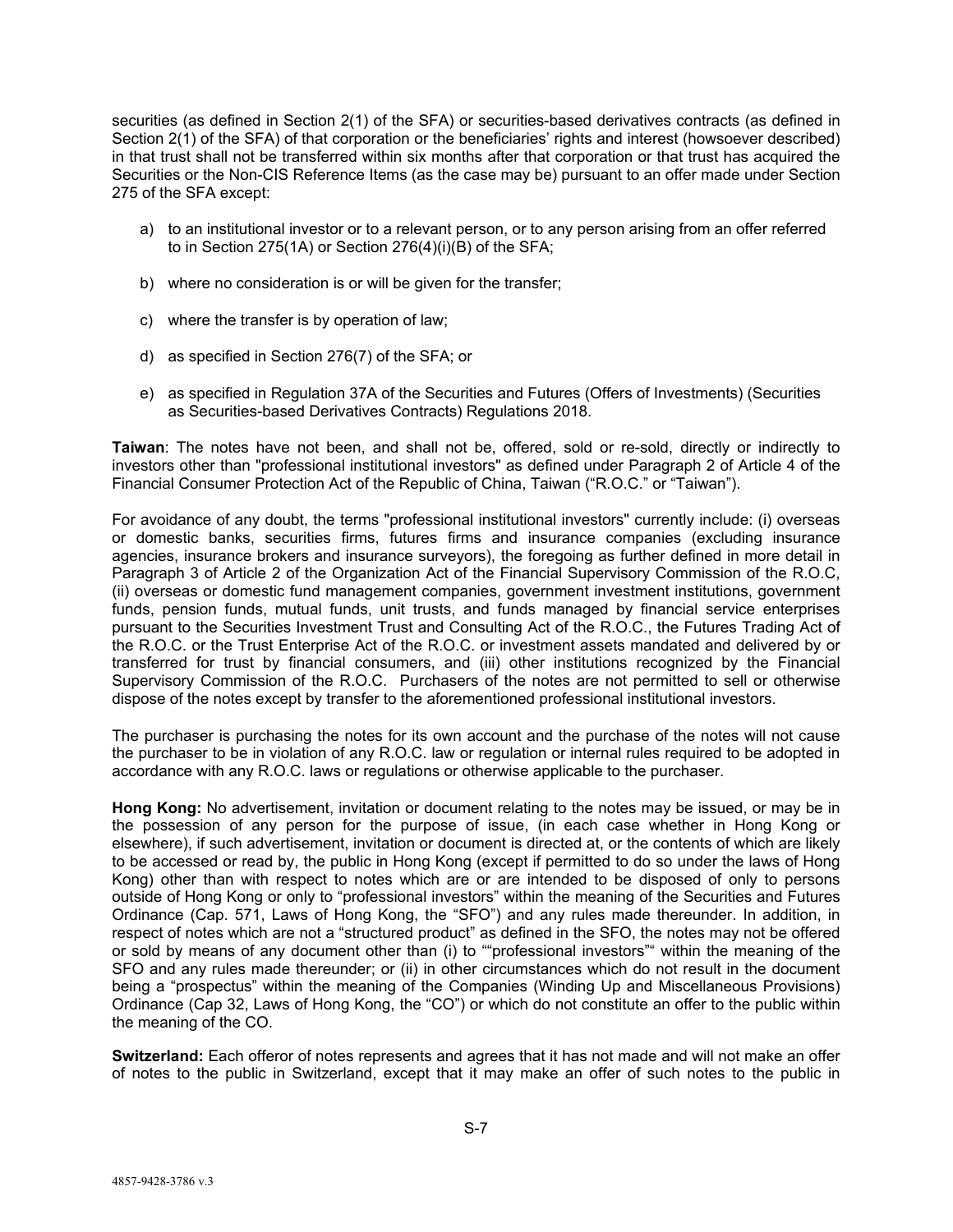Switzerland (i) subject to the applicable transitory provisions under the Swiss Federal Financial Services Act ("FinSA") and the implementing Financial Services Ordinance ("FinSO"), (ii) in any circumstances falling within the exemptions listed in article 36 para. 1 of the Swiss Federal Financial Services Act ("FinSA") or (iii) where such offer does not qualify as a public offer in Switzerland, provided that no offer of notes shall require the Issuer or any offeror to publish a prospectus pursuant to article 35 FinSA. The Issuer has not authorised, nor does it authorise, any offer of notes which would require the Issuer or any offeror to publish a prospectus pursuant to article 35 FinSA in respect of such offer. For the purposes of this provision, the expression "offer to the public" refers to the respective definitions in article 3 lit. g and h FinSA and as further detailed in the FinSO.

### **Prohibition of Offer to Private Clients in Switzerland**:

As of the trade date, subject to the last paragraph, each purchaser and/or offeror of the notes represents and agrees that it has not offered and will not offer the notes to any Private Client in Switzerland.

For the purposes of this provision:

- 1. the expression "Private Client" means a person who is not one (or more) of the following:
	- i. a professional client as defined in article 4 para. 3 FinSA (not having opted-in on the basis of article 5 para. 5 FinSA) or article 5 para. 1 FinSA; or
	- ii. an institutional client as defined in article 4 para. 4 FinSA; or
	- iii. a private client according to article 58 para. 2 FinSA.
- 1.1 the expression "offer" refers to the interpretation of such expression in article 58 FinSA.

Notwithstanding the above, where subsequently a key information document under article 58 FinSA (Basisinformationsblatt für Finanzinstrumente) or article 59 para. 2 FinSA in respect of the notes is published, then, following such publication, the prohibition on the offering of the notes to Private Clients in Switzerland as described above shall no longer apply.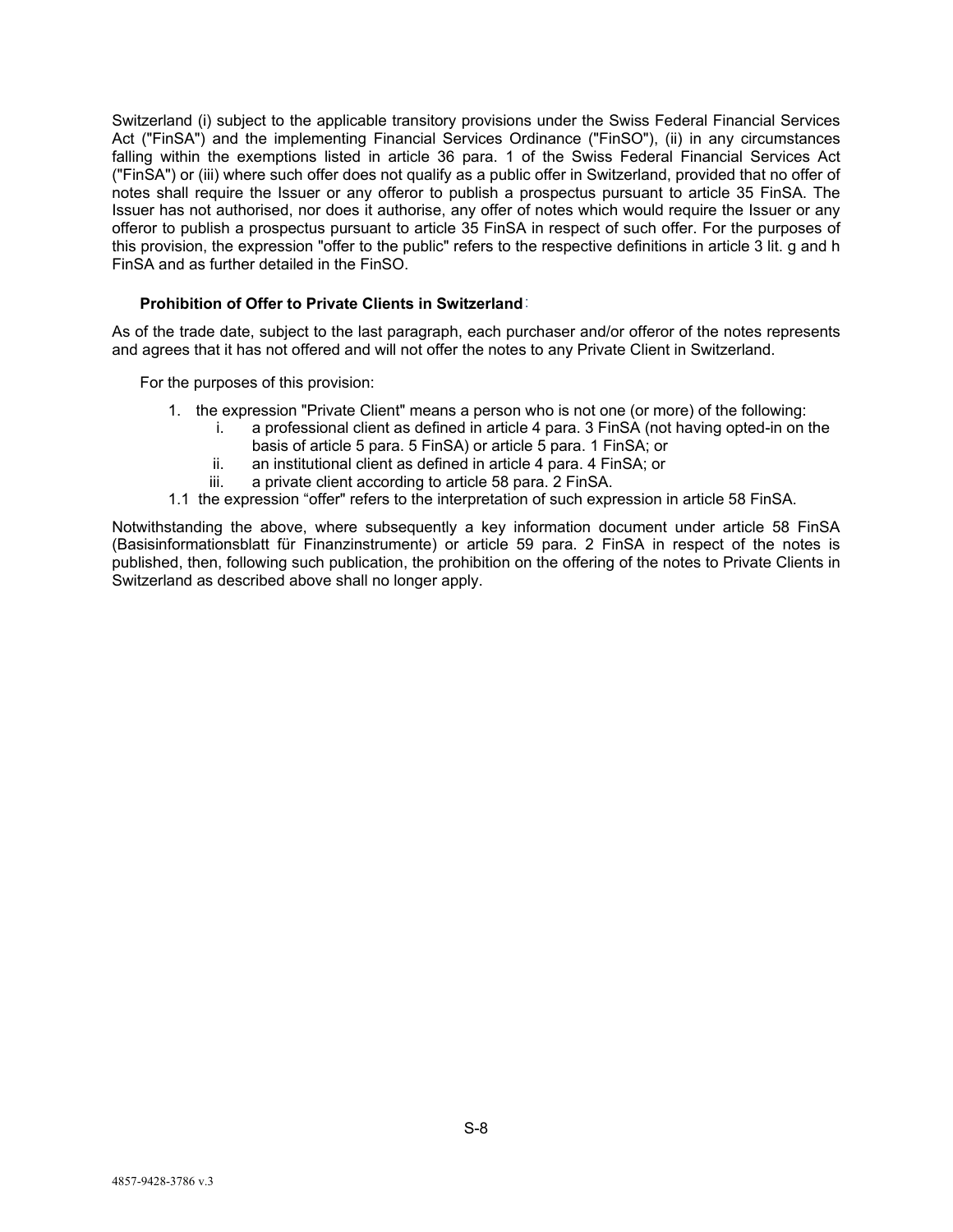## **ADDITIONAL INVESTMENT CONSIDERATIONS SPECIFIC TO YOUR NOTE**

**Assuming No Changes in Market Conditions and Other Relevant Factors, the Value of Your Note on the Date of This Pricing Supplement (As Determined by Reference to Pricing Models Used by Goldman Sachs) May Be Less than the Original Issue Price** 

The value or quoted price of your note at any time will reflect many factors and cannot be predicted. If Goldman Sachs makes a market in the notes, the price quoted by us or our affiliates for your note would reflect any changes in market conditions and other relevant factors, including a deterioration in our creditworthiness or perceived creditworthiness whether measured by our credit ratings or other credit measures. These changes may adversely affect the market price of your notes, including the price you may receive for your notes in any market making transaction. In addition, even if our creditworthiness does not decline, the value of your note on the trade date may be less than the original price taking into account our credit spreads on that date. The quoted price could be higher or lower than the original issue price, and may be higher or lower than the value of your note as determined by reference to pricing models used by Goldman Sachs.

If at any time a third party dealer quotes a price to purchase your note or otherwise values your note, that price may be different (higher or lower) than any price quoted by Goldman Sachs. See "Risk Factors — Considerations Relating to Notes Generally — The Market Price of Any Notes We May Issue May Be Influenced by Many Unpredictable Factors and If You Buy a Note and Sell It Prior to the Stated Maturity Date, You May Receive Less Than the Face Amount of Your Note" in the Offering Circular.

Furthermore, if you sell your note, you will likely be charged a commission for secondary market transactions, or the price will likely reflect a dealer discount.

There is no assurance that Goldman Sachs or any other party will be willing to purchase your note, and in this regard Goldman Sachs is not obligated to make a market in your note. See "Risk Factors—Considerations Relating to Notes Generally—Any Notes We May Issue May Not

Have an Active Trading Market" in the Offering Circular.

**The Market Price of the Notes May Be Influenced by Many Unpredictable Factors and If You Sell Your Note Prior to the Stated Maturity Date, You May Receive Less Than the Face Amount or Applicable Accreted Value of Your Note** 

The following factors, most of which are beyond our control, will influence the market price of the notes:

- economic, military, financial, regulatory, political, terrorist and other events that affect securities generally;
- interest and yield rates in the market;
- the time remaining until a note matures; and
- our creditworthiness.

As a result of these and other factors, if you sell your note prior to maturity, you may receive less than the outstanding face amount or applicable accreted value of your note. Moreover, these factors interrelate in complex ways, and the effect of one factor may offset or enhance the effect of another factor.

### **The Notes May Not Have an Active Trading Market**

Neither we, nor any of our affiliates, have any obligation to make a market in the notes. Even if a secondary market for the notes develops, it may not provide significant liquidity. The transaction costs in any such secondary market may be high. As a result, the difference between bid and asked prices for the notes in any secondary market could be substantial.

### **Listing of the Notes on TPEx**

Application will be made for the listing of the notes on TPEx. No assurance can be given as to whether the notes will be, or will remain, listed on TPEx. If the notes fail to or cease to be listed on TPEx, certain investors may not invest in, or continue to hold or invest in, the notes.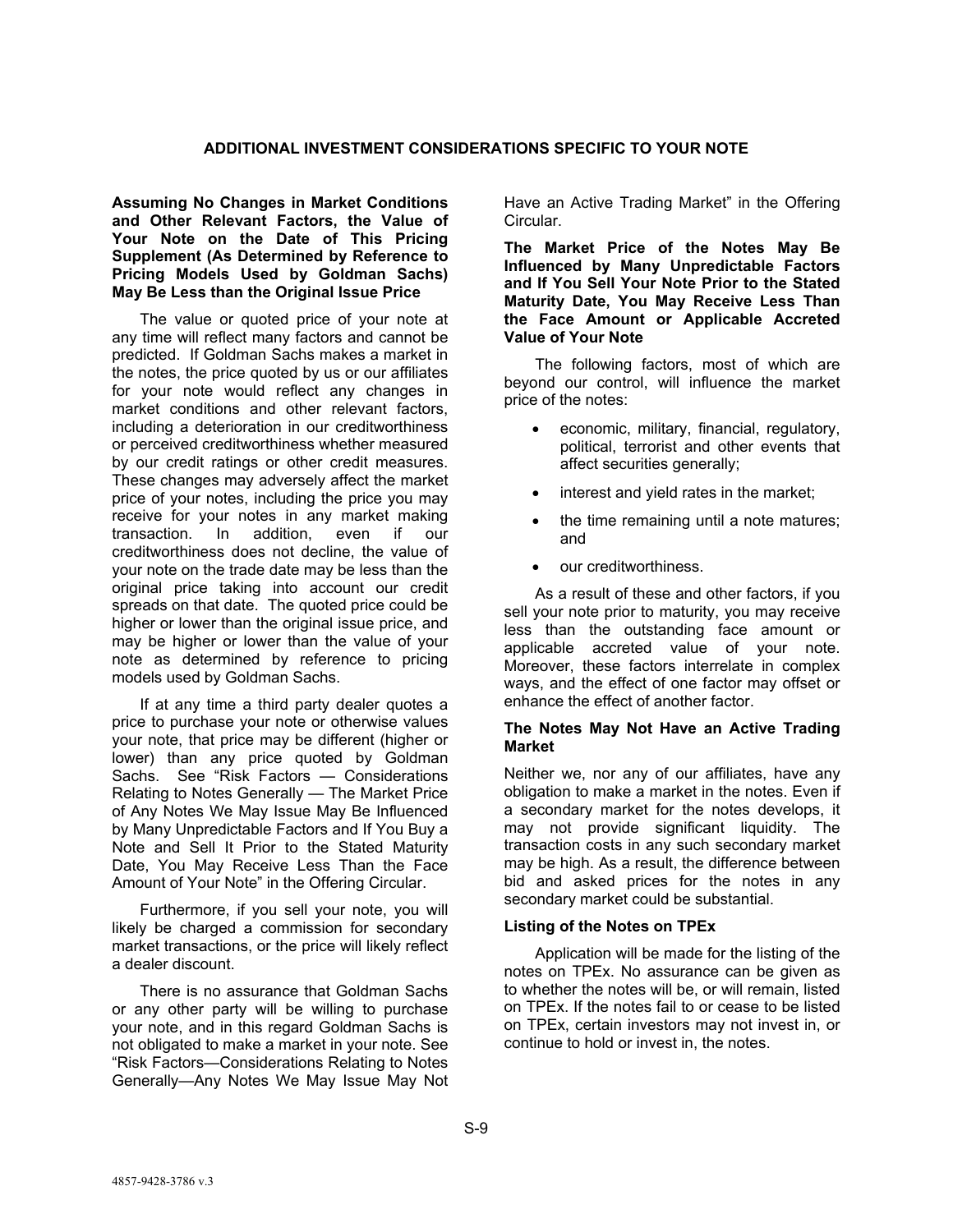### **We Have the Right to Redeem Your Note at Our Option**

On each early redemption date listed above, we will have the option to redeem your notes at a price equal to the *product of* (i) the face amount outstanding on such early redemption date, *multiplied by* (ii) the relevant early redemption amount listed above which corresponds to such early redemption date, by notice to Euroclear Bank SA/NV and Clearstream Banking, *société anonyme*, no fewer than five (5) business days prior to the relevant early redemption date. Even if we do not exercise this option, our ability to do so may adversely affect the value of your notes.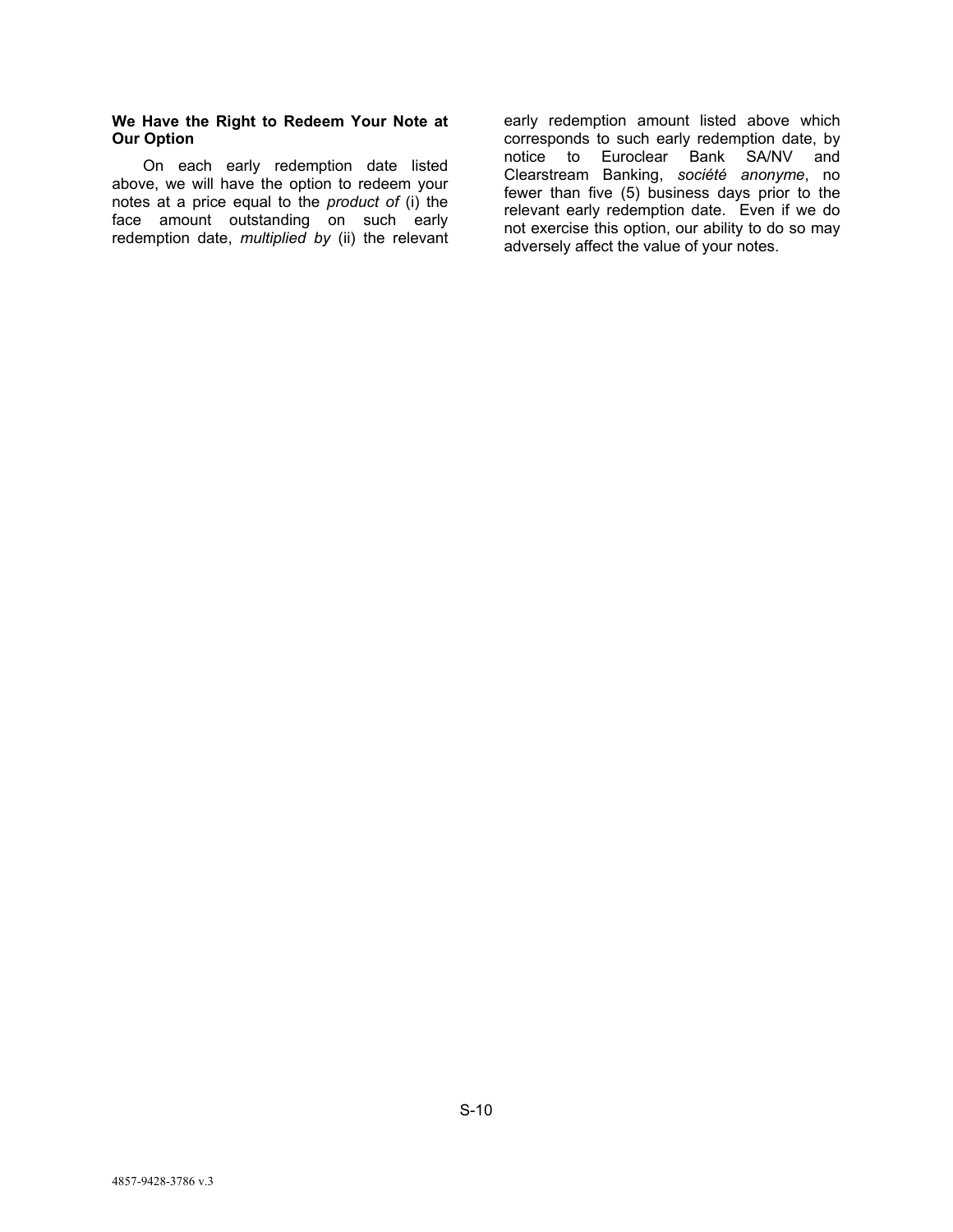# **General**

We have agreed to sell to the Lead Manager and the Co-Managers, and each of the Lead Manager and Co-Managers has agreed to buy from us, the face amount of the notes specified on the front cover of this Pricing Supplement. Each of the Lead Manager and the Co-Managers intends to resell the notes for which it has agreed to subscribe only to "professional institutional investors" (as further described above) in the R.O.C. at the original issue price applicable to the notes to be resold in offshore transactions in reliance upon Regulation S under the Securities Act. Any notes sold by the Lead Manager and the Co-Managers to dealers may be resold by such dealers in negotiated transactions or otherwise, at varying prices determined at the time of sale, which prices may be different from the original issue price. To the extent permitted by the laws and regulations of the R.O.C., in the future, Goldman Sachs International and our other affiliates may repurchase and resell the notes in marketmaking transactions, with resales being made at prices related to prevailing market prices at the time of resale or at negotiated prices.

The Issuer has appointed Goldman Sachs International (the "**Settlement Agent**") to act as its agent to facilitate the settlement of the notes in the primary market. The Settlement Agent will not subscribe for the notes in the primary market or receive the subscription monies for the primary sale of the notes by the Issuer other than in its capacity as Settlement Agent.

The notes have not been registered under the Securities Act and may not be offered or sold in the United States or to U.S. persons (as those terms are defined in Regulation S under the Securities Act) unless an exemption from the registration requirements of the Securities Act is available. In particular, hedging transactions involving the notes may not be conducted other than in compliance with the Securities Act. Each purchaser of a note is deemed to agree to comply with the foregoing.

The Offering Circular and this Pricing Supplement are only addressed to and directed at persons outside the United Kingdom and persons in the United Kingdom who have

professional experience in matters related to investments or who are high net worth persons within article 12(5) of the Financial Services and Markets Act 2000 (Financial Promotion) Order 2005 (all such persons together being referred to as "**Relevant Persons**") and must not be acted on or relied on by other persons in the United Kingdom. Any investment or investment activity to which this document relates is available only to Relevant Persons and will be engaged in only with Relevant Persons. This Pricing Supplement and the Offering Circular are not a prospectus or an advertisement for the purposes of the Prospectus Regulation and the UK Prospectus Regulation.

If you are distributing Goldman Sachs "retail investment products" (as such term is defined in the handbook of the Financial Conduct Authority) into the United Kingdom and you are entitled to receive any commission or fee from Goldman Sachs, you represent and warrant to Goldman Sachs that you will not transfer any part of that commission or fee to any third party who may advise retail investors to purchase a Goldman Sachs retail investment product.

If you are authorized and regulated by the Financial Conduct Authority or if you are authorized by the Prudential Regulation Authority and regulated by the Financial Conduct Authority and the Prudential Regulation Authority to provide investment advice to retail investors in the United Kingdom and you are providing advice to retail investors in respect of a Goldman Sachs retail investment product, you undertake not to request any commission or fee from Goldman Sachs and to otherwise reject any such payment offered to you. Under no circumstances shall Goldman Sachs facilitate the payment of an adviser charge on behalf of retail clients in the United Kingdom.

In relation to each member state of the European Economic Area (which includes Iceland, Norway and Liechtenstein in addition to the member States of the European Union) (the "**EEA**"), the Lead Manager and the Co-Managers have represented and agreed that they have not made and will not make an offer of notes to any retail investor in the EEA For the purposes of this provision: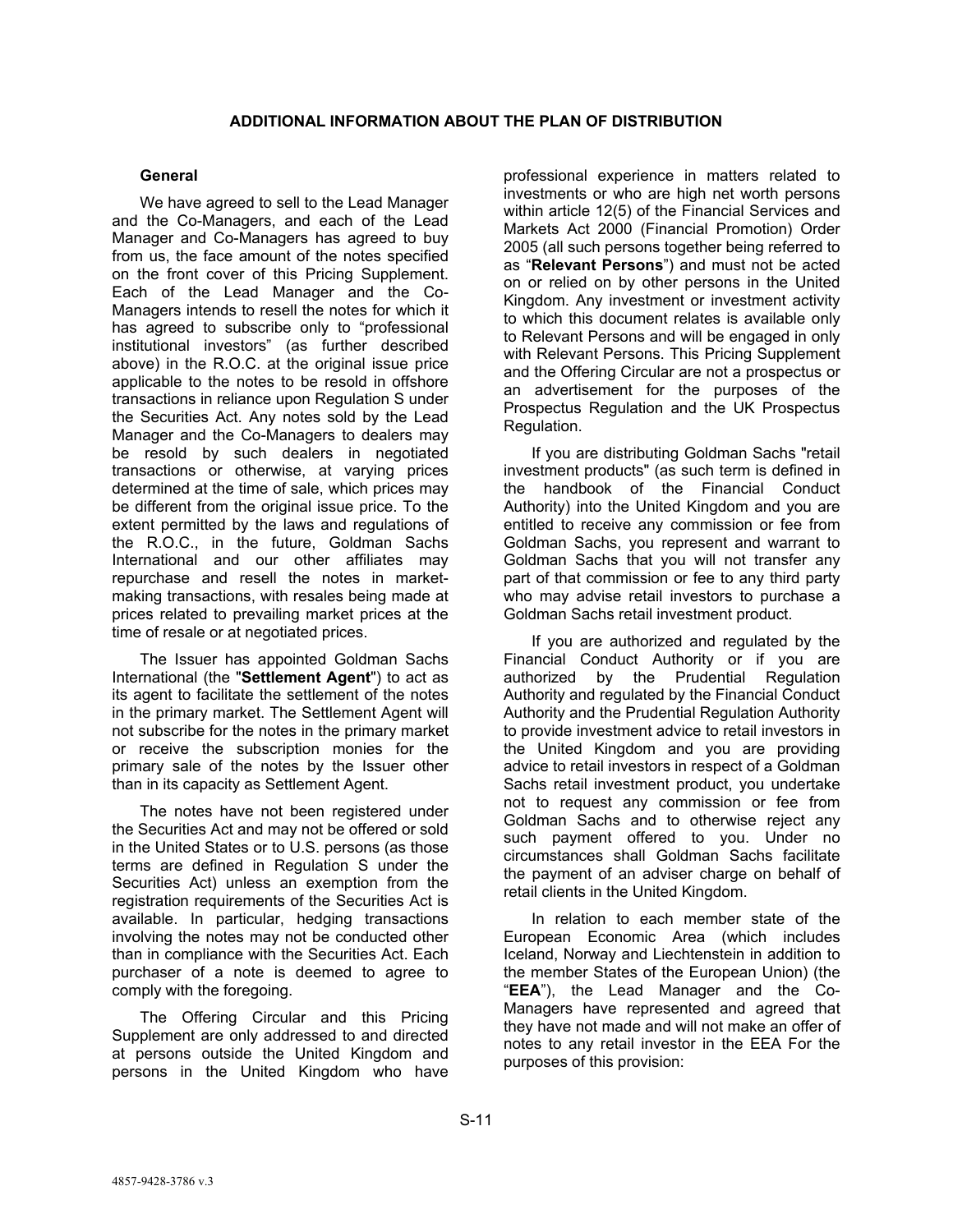(a) the expression "retail investor" means a person who is one (or more) of the following:

- (i) a retail client as defined in point (11) of Article 4(1) of MiFID II; or
- (ii) a customer within the meaning of the Insurance Distribution Directive, where that customer would not qualify as a professional client as defined in point (10) of Article 4(1) of MiFID II; or
- (iii) not a qualified investor as defined in the Prospectus Regulation; and

(b) the expression "offer" includes the communication in any form and by any means of sufficient information on the terms of the offer and the notes to be offered so as to enable an investor to decide to purchase or subscribe for the Securities.

In relation to the United Kingdom ("**UK**"), the Lead Manager and the Co-Managers have represented and agreed that they have not made and will not make an offer of notes to any retail investor in the UK. For the purposes of this provision:

- (a) the expression "retail investor" means a person who is one (or more) of the following:
- (i) a retail client, as defined in point (8) of Article 2 of Regulation (EU) No 2017/565 as it forms part of domestic law by virtue of the European Union (Withdrawal) Act 2018 ("EUWA"); or
- (ii) a customer within the meaning of the provisions of the FSMA and any rules or regulations made under the FSMA to implement Directive (EU) 2016/97, where that customer would not qualify as a professional client, as defined in point (8) of Article 2(1) of Regulation (EU) No 600/2014 as it forms part of domestic law by virtue of the EUWA; or
- (iii) not a qualified investor as defined in Article 2 of the UK Prospectus Regulation; and

(b) the expression an "offer" includes the communication in any form and by any means of sufficient information on the terms of the offer

and the notes to be offered so as to enable an investor to decide to purchase or subscribe. We have appointed KGI Securities Co. Ltd., and KGI Securities Co. Ltd. has agreed to act, as the liquidity provider for providing quotations in respect of the notes listed on the TPEx in accordance with Article 24-1 of the Taipei Exchange Rules Governing Management of Foreign Currency Denominated International Bonds (as from time to time modified, extended, amended or re-enacted) and the relevant regulations.

The Issuer will pay a fee of 0.10% of the Face Amount of the notes to the Lead Manager and the Co-Managers in connection with the sale of the notes.

The address of Goldman Sachs International is Plumtree Court, 25 Shoe Lane, London EC4A 4AU, United Kingdom.

For more information about the plan of distribution and possible market-making activities, see "Plan of Distribution" in the Offering Circular.

### **R.O.C. Taxation**

The following is a summary of certain R.O.C. taxation consequences with respect to the holders of the notes, and is prepared based on current R.O.C. laws and regulations. It does not purport to be comprehensive and does not constitute legal or tax advice. Investors (particularly those subject to special tax rules, such as banks, dealers, insurance companies and tax-exempt entities) should consult with their own tax advisers regarding the tax consequences of an investment in the notes.

### **Interest on the Notes**

As the Issuer of the notes is not an R.O.C. statutory tax withholder, there is no R.O.C. withholding tax on the interest or deemed interest to be paid on the notes.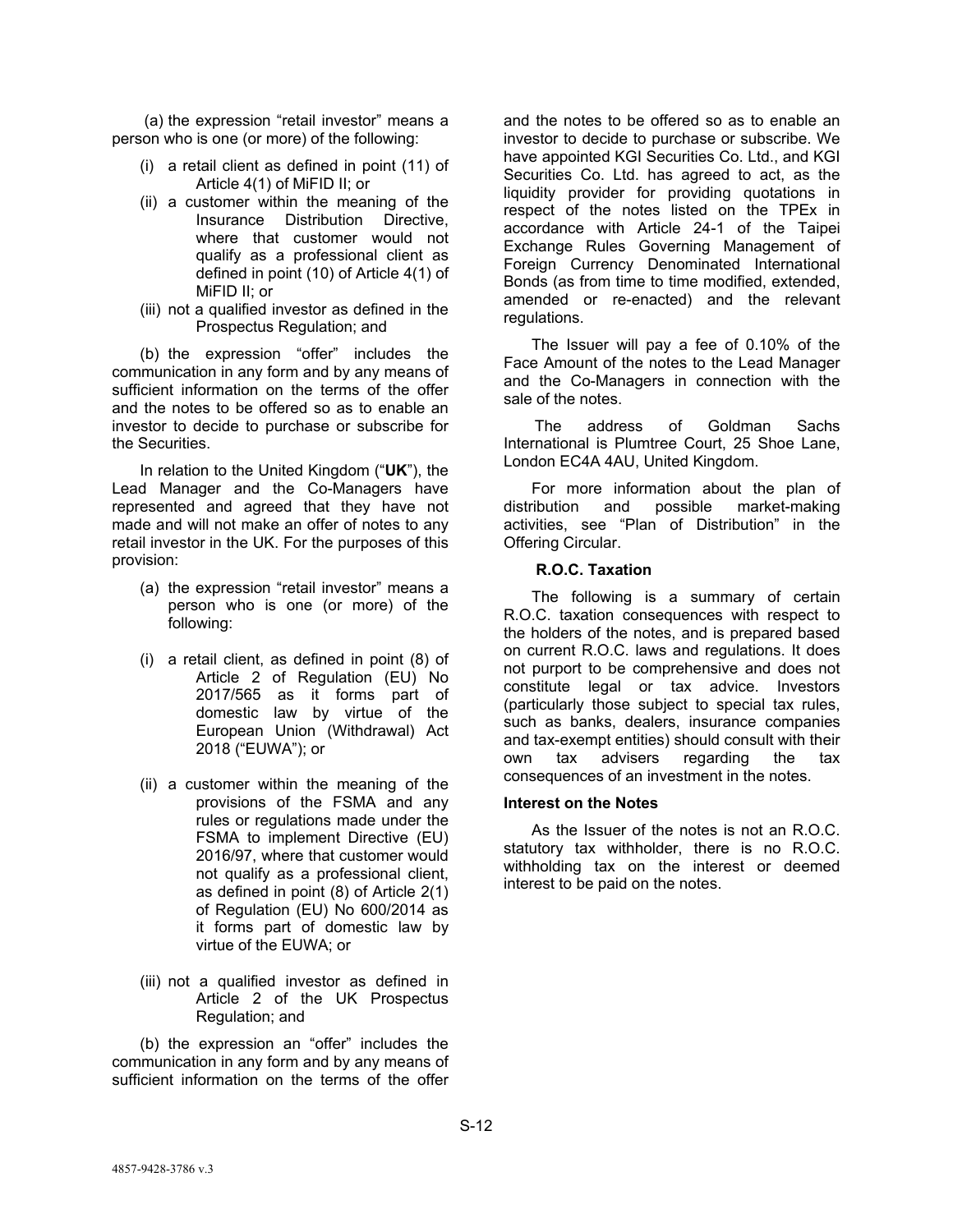R.O.C. corporate holders must include the interest or deemed interest receivable under the notes as part of their taxable income and pay income tax at a flat rate of 20 per cent. (unless the total taxable income for a fiscal year is \$120,000 New Taiwan Dollars or under), as they are subject to income tax on their worldwide income on an accrual basis. The alternative minimum tax ("**AMT**") is not applicable.

## **Sale of the Notes**

In general, the sale of corporate bonds or financial bonds is subject to 0.1 per cent. securities transaction tax ("**STT**") on the transaction price. However, Article 2-1 of the Securities Transaction Tax Act prescribes that STT will cease to be levied on the sale of corporate bonds and financial bonds from 1 January 2010 to 31 December 2026. Therefore, the sale of the notes will be exempt from STT if the sale is conducted on or before 31 December 2026. Starting from 1 January 2027, any sale of the notes will be subject to STT at 0.1 per cent. of the transaction price, unless otherwise provided by the tax laws that may be in force at that time.

Capital gains generated from the sale of bonds are exempt from R.O.C. income tax. Accordingly, R.O.C. corporate holders are not subject to income tax on any capital gains generated from the sale of the notes. However, R.O.C. corporate holders should include the capital gains from the sale of the notes in calculating their basic income for the purpose of calculating their AMT. If the amount of the AMT exceeds the ordinary income tax calculated pursuant to the Income Basic Tax Act (also known as the AMT Act), the excess becomes the R.O.C. corporate holders' AMT payable. Capital losses, if any, incurred by R.O.C. corporate holders could be carried over 5 years to offset against capital gains of same category of income for the purposes of calculating their AMT.

Non-R.O.C. corporate holders with a fixed place of business (e.g., a branch) or a business agent in the R.O.C. are not subject to income tax on any capital gains generated from the sale of the notes. However, their fixed place of business or business agent should include any such capital gains in calculating their basic income for the purpose of calculating AMT.

As to non-R.O.C. corporate holders without a fixed place of business and a business agent in the R.O.C., they are not subject to income tax or AMT on any capital gains generated from the sale of the notes.

# **R.O.C. Settlement and Trading**

Initial subscription of the notes by investors will be settled directly through Euroclear or Clearstream, Luxembourg. In order to purchase the notes, an investor may use an account with Euroclear or Clearstream, Luxembourg and settle the notes through such account with Euroclear or Clearstream, Luxembourg. For any R.O.C. investor having its own account with Euroclear or Clearstream, Luxembourg, the distributions of principal and/or interest for the notes to such holders will be made to its own account with Euroclear or Clearstream, Luxembourg.

Investors having a securities book-entry account with an R.O.C. securities broker and a foreign currency deposit account with an R.O.C. bank, may request the approval of the Taiwan Depository & Clearing Corporation ("**TDCC**") to the settlement of the notes through the account of TDCC with Euroclear or Clearstream, Luxembourg if such approval is granted by the TDCC, the notes may be so cleared and settled. Under such circumstances, TDCC will allocate the respective book-entry interest of such investor in the notes to the securities book-entry account designated by such investor in the R.O.C. The notes will be traded and settled pursuant to the applicable rules and operating procedures of TDCC and the TPEx as domestic bonds. Additionally, such investor may apply to TDCC (by filing in a prescribed form) to transfer the notes in its own account with Euroclear or Clearstream, Luxembourg to such TDCC account with Euroclear or Clearstream, Luxembourg for trading in the domestic market or vice versa for trading in overseas markets.

For the investors who hold their interest in the notes through an account opened and held by TDCC with Euroclear or Clearstream, Luxembourg, distributions of principal and/or interest for the notes to such holders may be made by payment services banks whose systems are connected to TDCC to the foreign currency deposit accounts of the holders. Such payment is expected to be made on the second Taiwanese business day following TDCC's receipt of such payment (due to time difference,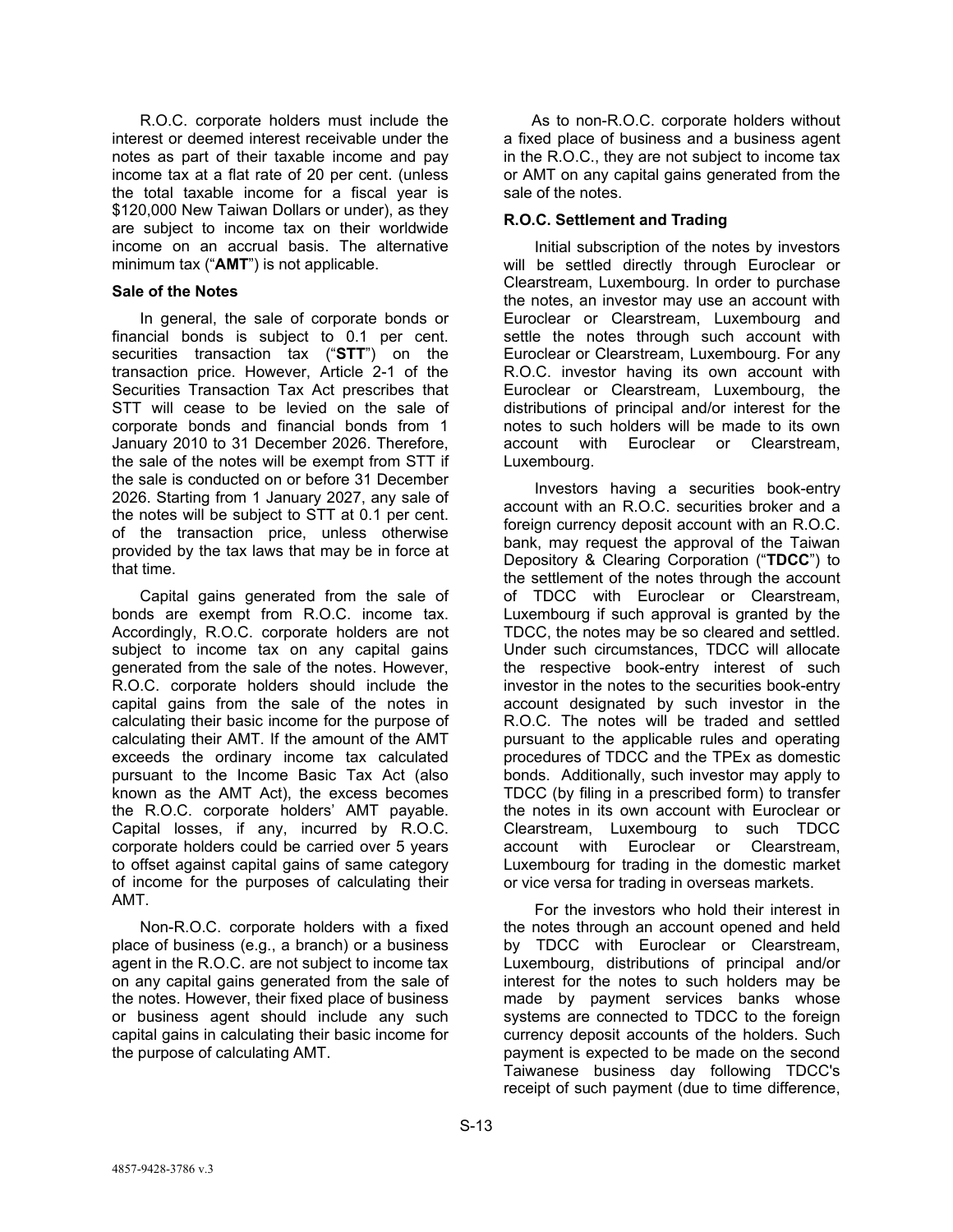the payment is expected to be received by TDCC one Taiwanese business day after the distribution date). However, when the holders will actually receive such distributions may vary depending upon the daily operations of the R.O.C. banks with which the holder has the foreign currency deposit account.

For more information about the plan of distribution and possible market-making activities, see "Plan of Distribution" in the Offering Circular.